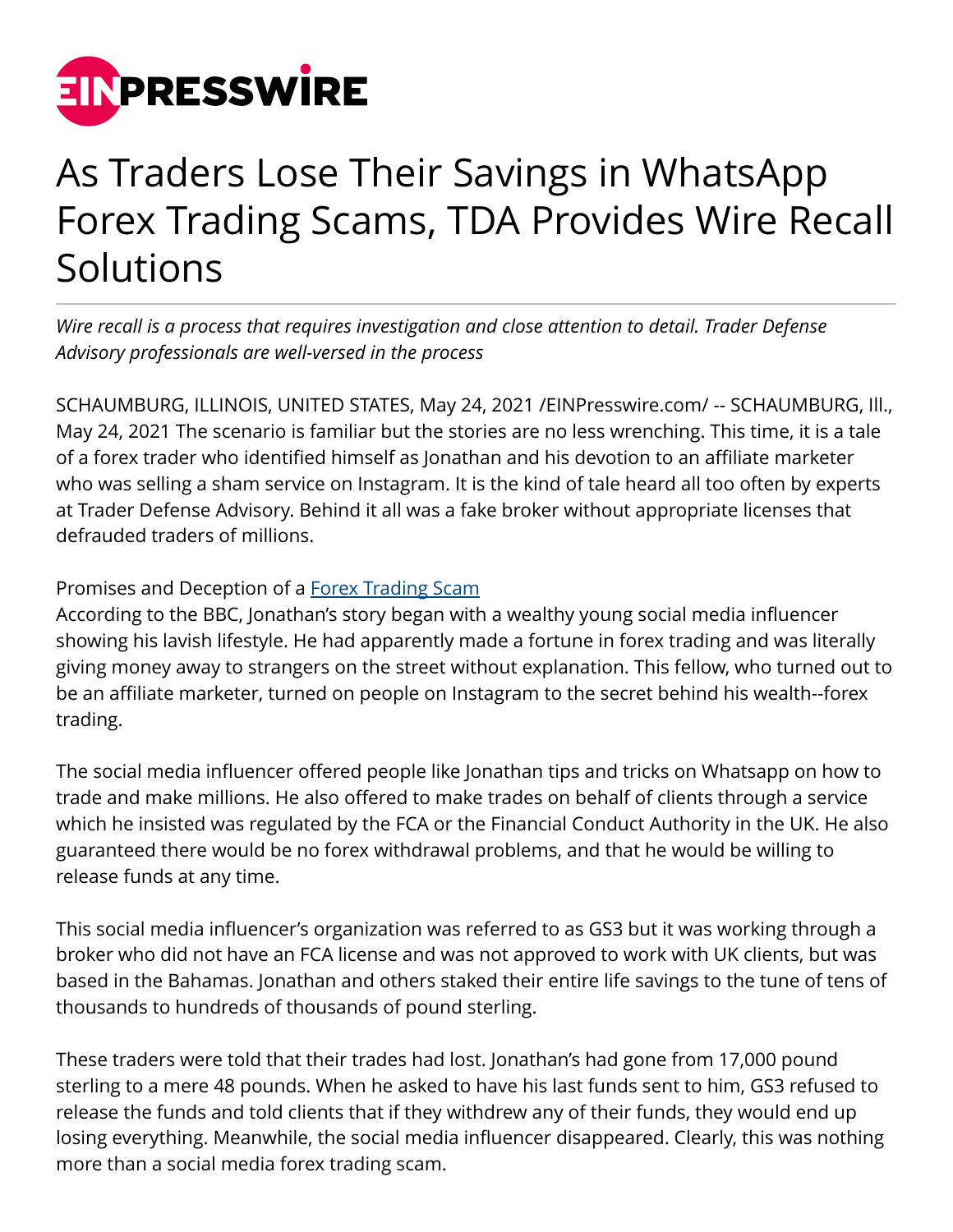## Trader Defense Advisory's Advice on [Wire Recall](https://traderdefenseadvisory.com/recover-your-funds/fund-recovery-process/) and [Fund Recovery](https://traderdefenseadvisory.com/recover-your-funds/what-fund-recovery-services-can-do-for-you/)

Jonathan's story with GS3 and the unlicensed broker in the Bahamas is a common one, according to Trader Defense Advisory, although the ending does not have to be tragic. Unfortunately, many people who are victims of scams do not file complaints because they feel despair, but services like Trader Defense Advisory can greatly improve outcomes for forex scam complaints. In some cases, clients can get full fund recovery through wire recall or at least enable authorities to catch the scam artists.

Wire recall is an intricate process that requires investigation and close attention to detail. Trader Defense Advisory professionals are well-versed in the process. In some cases, they can convince banks to enact a "fraud freeze" or to keep the funds from reaching the account of the suspected scam artists.

However, anyone requesting a fraud freeze has to support their request with evidence that the recipient is a potential scam artist. This is where Trader Defense Advisory's investigative skills come into play as well as their vast experience working with banks.

Fund Recovery and Forex Trading Scams

No company can guarantee with absolute certainty that everyone who has been cheated in a forex trading scam will achieve full fund recovery. However, working with Trader Defense Advisory will improve your odds. Just as cybercriminals are becoming more clever at tricking people, Trader Defense Advisory updates its methods for investigating scams and wire recall.

Going it alone is not a sound option when you want to combat a scam that has stolen funds. Working with a service that has expert methods, advanced tools, and significant connections in the financial industry and with authorities is the best path to take towards fund recovery. About Trader Defense Advisory

Trader Defense Advisory offers all clients a free consultation to assess their cases and design a roadmap for pursuing their claims. The TDA team works tirelessly to advocate for clients and will fight back against Crypto and forex trading scams and helps clients through the fund recovery process.

Contacts: Dan Arnheim, Media Relations Director Trader Defense Advisory Telephone: +1-917-920-6749 news@traderdefenseadvisory.com 1900 E Golf Rd Suite 950 Schaumburg, IL 60173 **Twitter** FaceBook

Daniel A